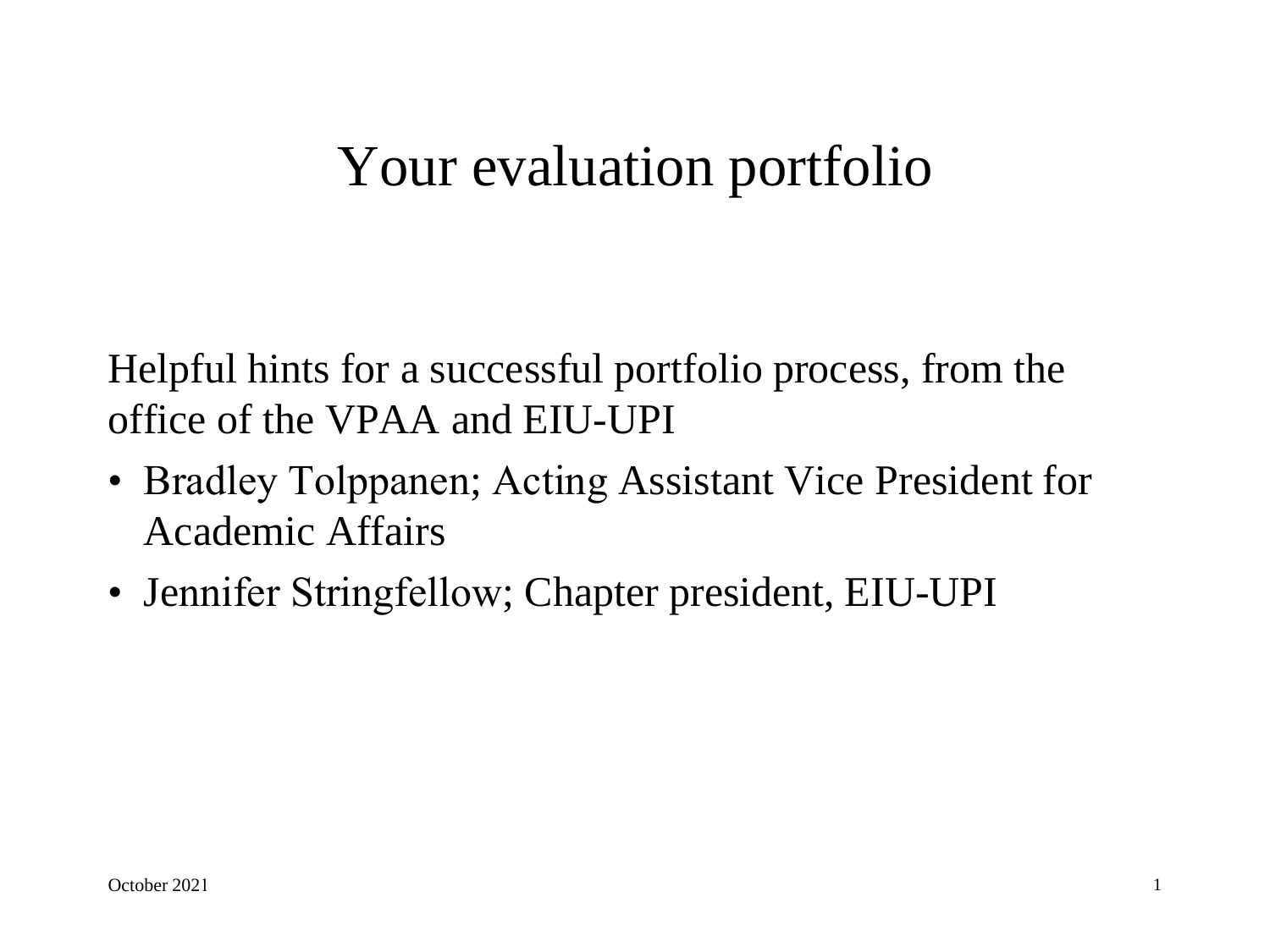#### **GENERAL GUIDELINES**

- Know the contractual standards specified in Article 8.
- Read your Departmental Application of Criteria (DAC).
- *Save* everything: Programs, letters, minutes, student evaluations, syllabi, etc. But do not *use* everything: select the best documentation to make your case.
- You have the right to review and respond to items in your personnel file, and evaluators have the right to refer to materials in your personnel file.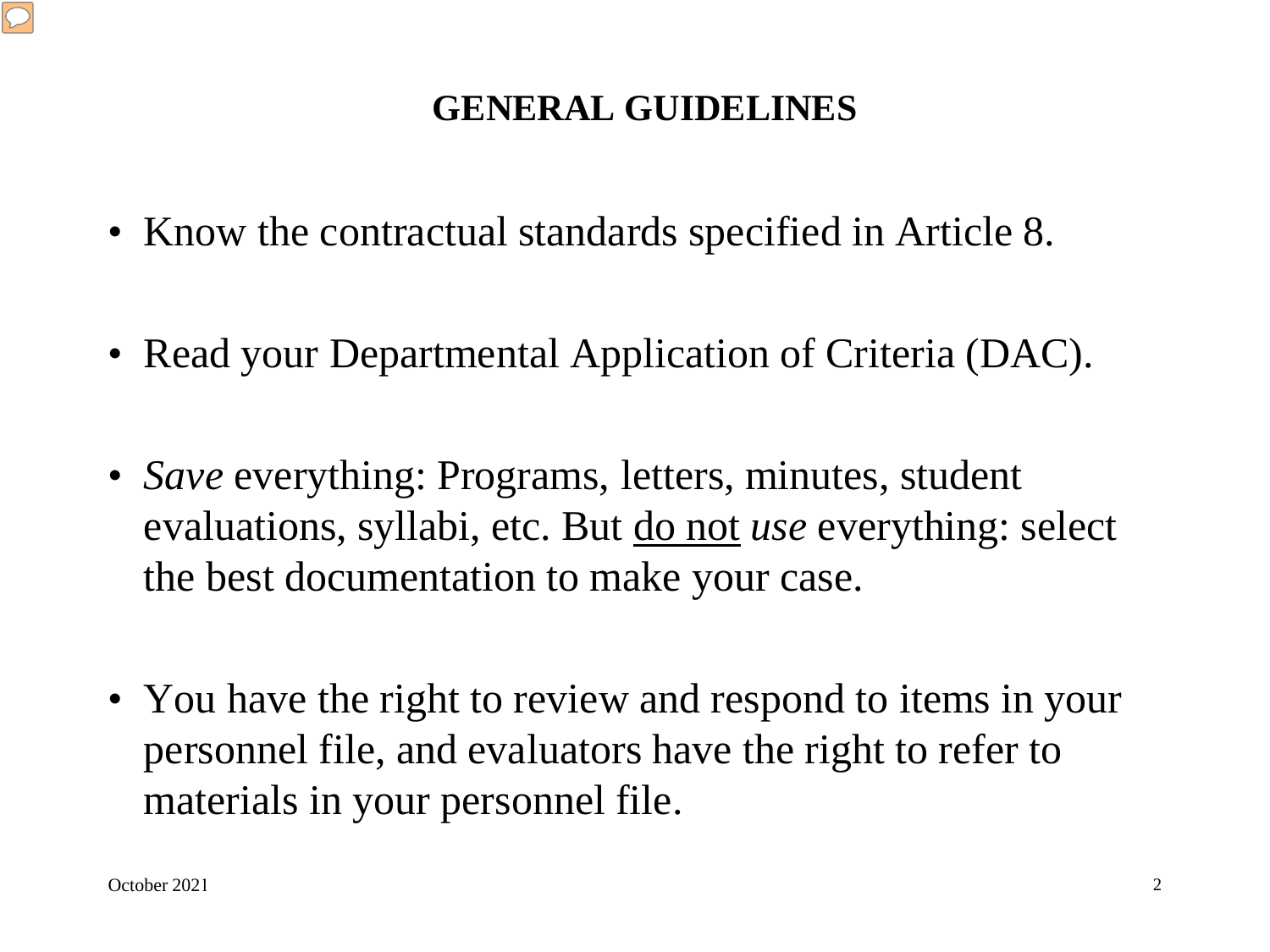## **START NOW**

- Make it a habit to collect portfolio materials on a regular basis
- Organize these materials according to your department's DAC
	- If your DAC is under revision, use the previous DAC to organize; this will make shifting to a new DAC easier
- If you are unclear which category a document or activity belongs in, check with your departmental personnel committee or department chair
- If you plan to submit your portfolio in hard copy, lay in a stock of binder dividers, tabs, and stickers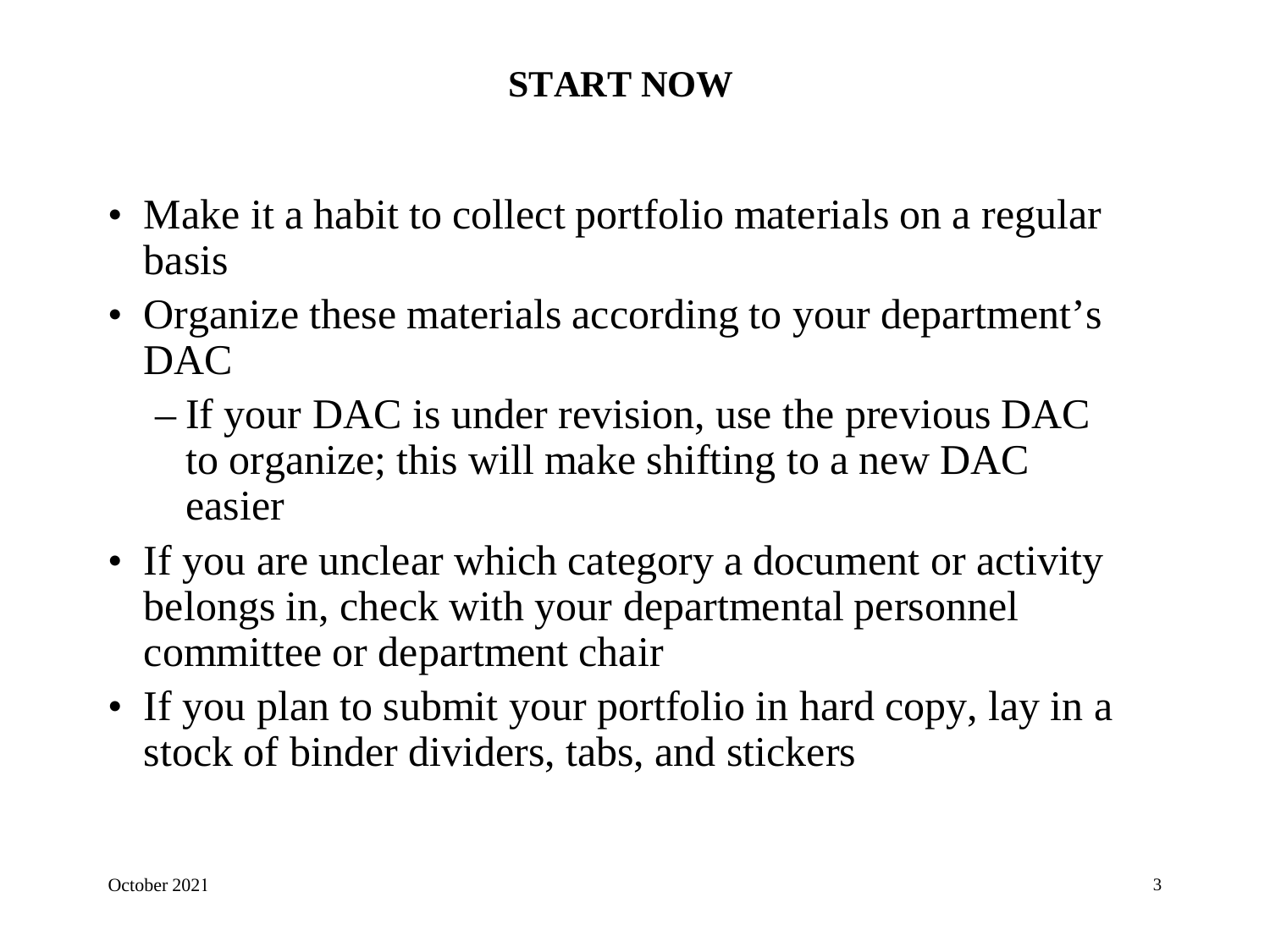

## **PORTFOLIO ORGANIZATION**

- Cover page indicating action(s) requested (provided)
- Curriculum vitae
- Your department's approved DAC
- Content summary (an abstract and a listing of all the documentation included in the portfolio)
- For each of the three areas of evaluation:
	- A tabbed divider to indicate where a section begins
	- An outline or narrative highlighting activities in the area
	- Supporting documentation
- Materials cannot be added after process begun except...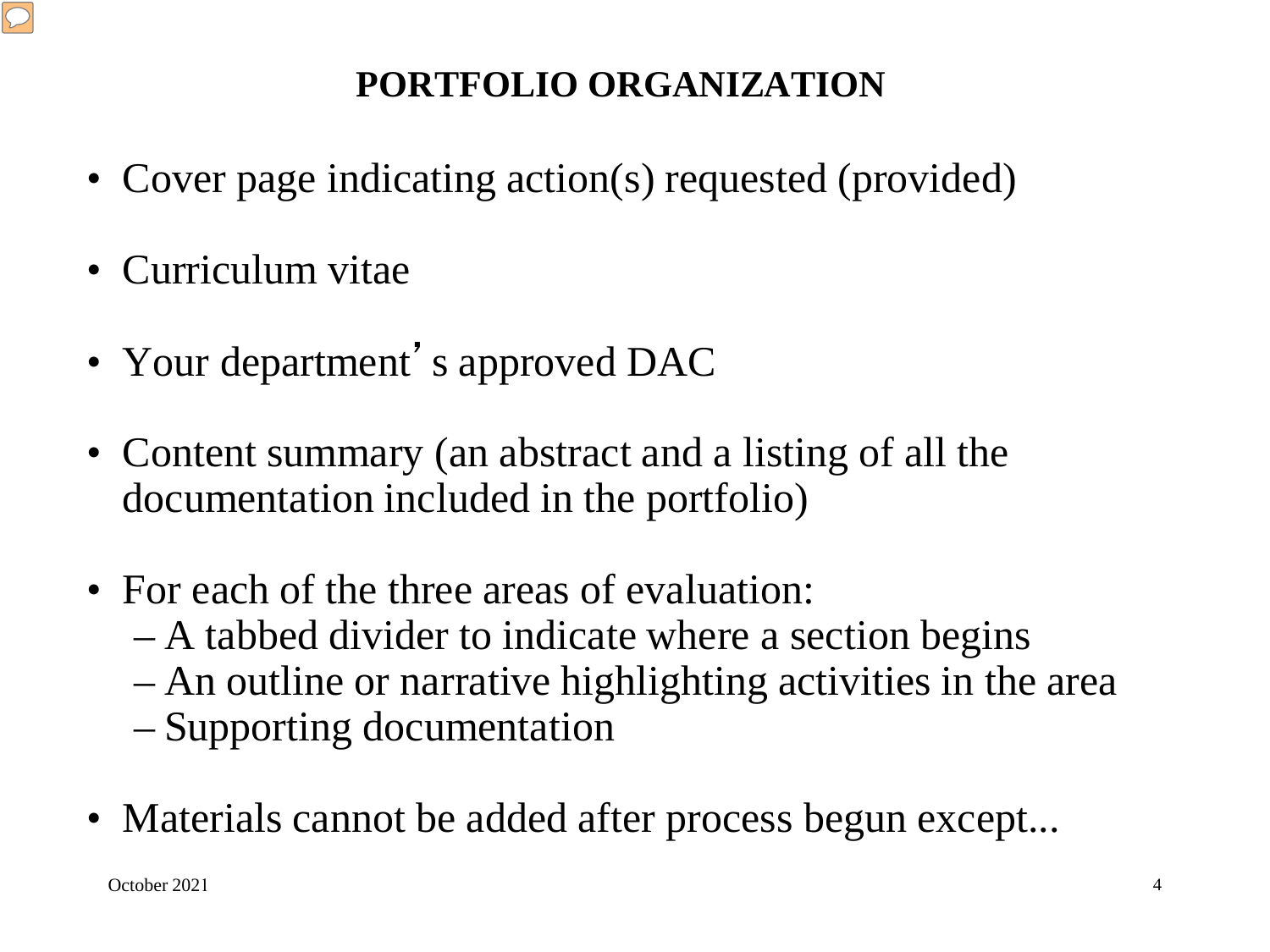## **PORTFOLIO SUBMISSIONS**

# • **January**

- $\sqrt{\text{Retention}}$
- $\sqrt{\text{T}}$ enure\*
- $\sqrt{\text{Promotion}}$ \*
- $\checkmark$  Annual Evaluation (Unit B)
- **February**
	- Professional Advancement Increase\*
- **March**
	- $\checkmark$  Performance-Based Increase\* (Unit B)
	- **evaluations.** \* **Process begins by sending a memo to the VPAA**'**s Office, with copies to the Chair and Dean, to give notice of your intent to apply for tenure, promotion, or PAI. Applies for PBI only if eligible and fewer than four consecutive** "**superior**" **annual**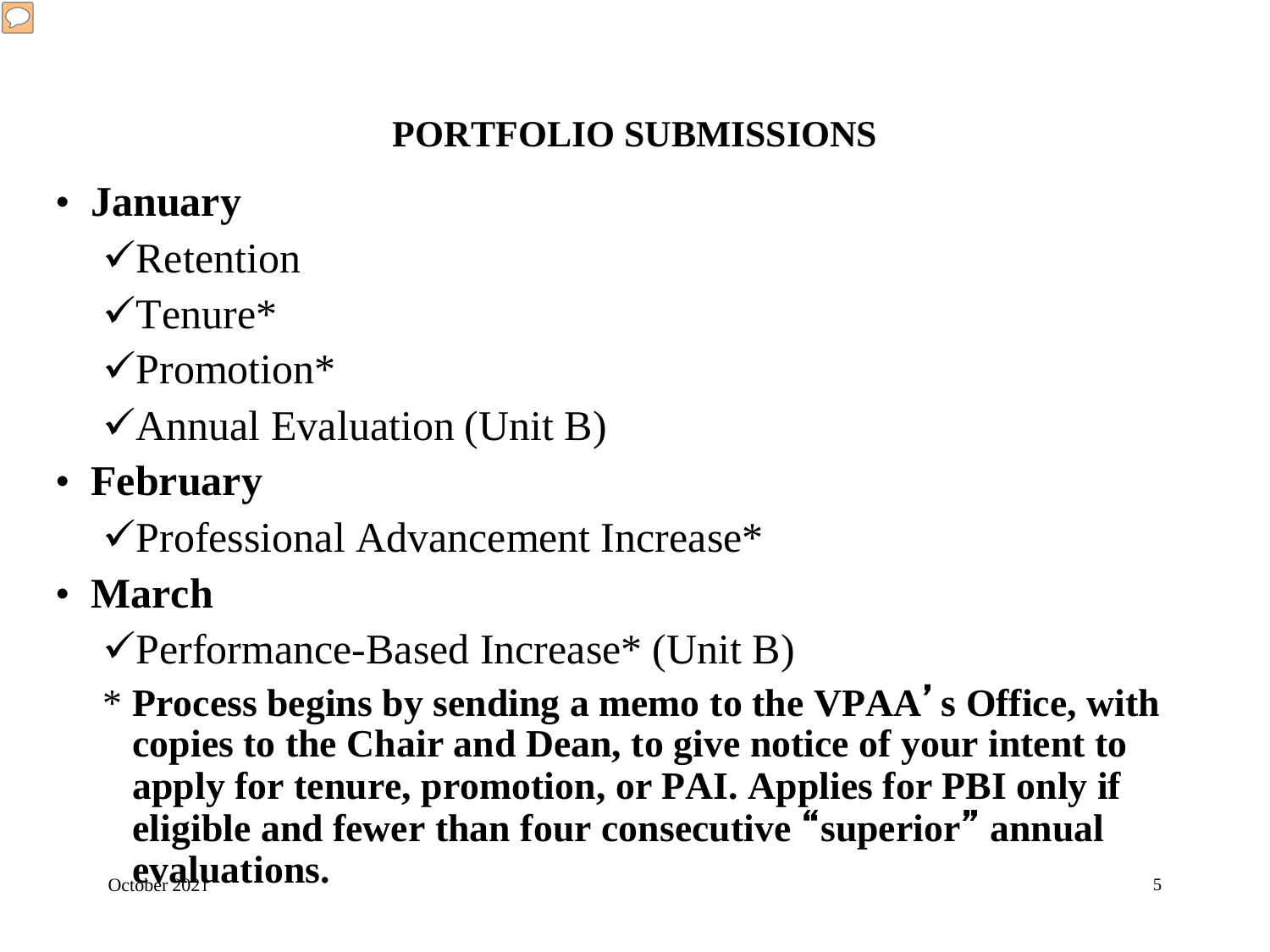## **CONTRACTUAL TIMELINES**

# • **Probationary year**

- Commonly called "years toward tenure."
- Determines evaluation criteria which must be met for retention.
- Employees with previous experience may elect to be placed in later probationary years.
- $\checkmark$  Not applicable in any way once tenure has been awarded.

# • **Employment Year**

- Commonly called "years of service."
- Generally applies in relevant bargaining unit.
- Previous experience not counted.
- Determines sabbatical eligibility, and other matters.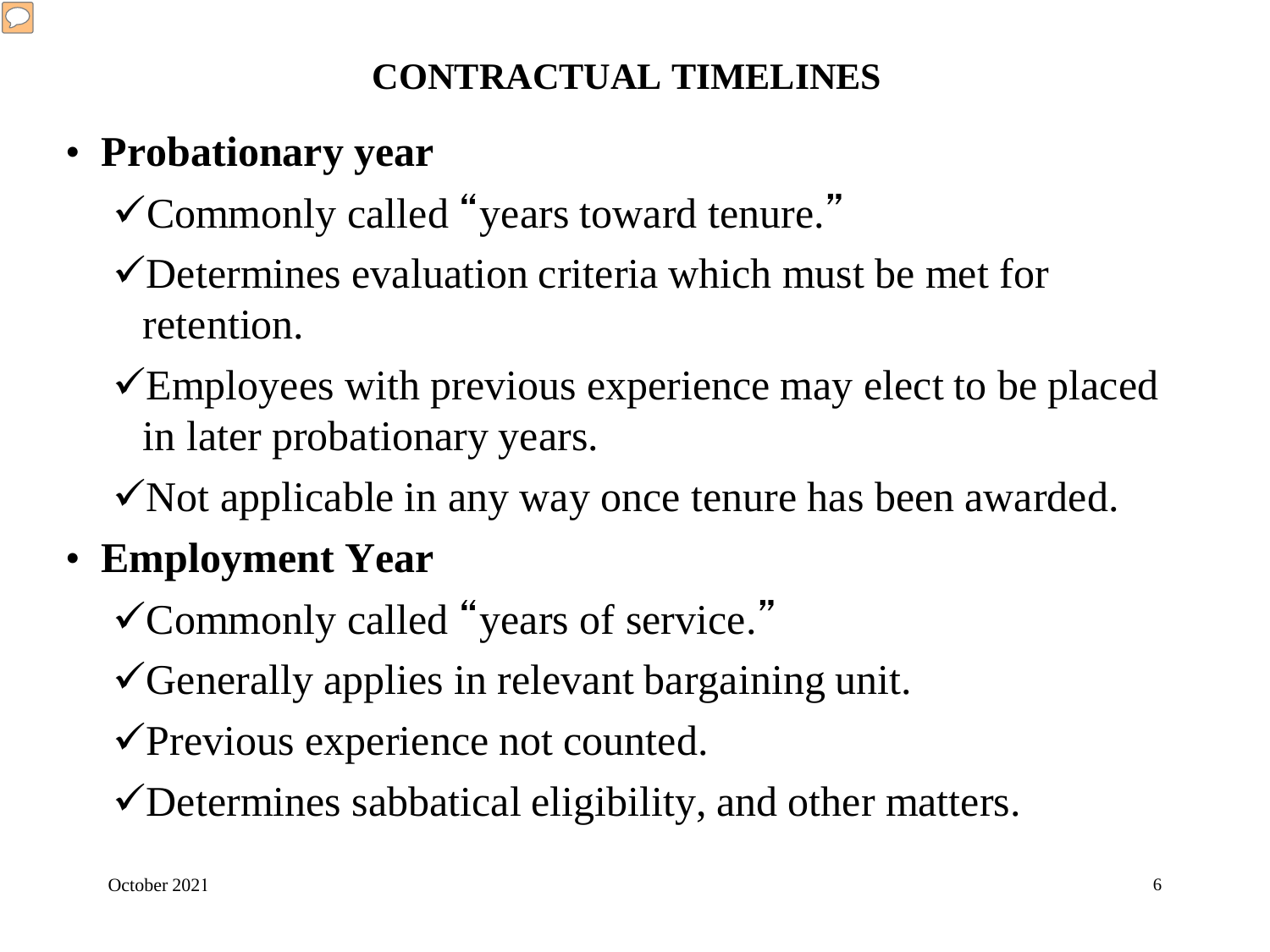#### **UNIT B EVALUATION PERIODS**

- **Annual Evaluation:**
	- **For ACFs in their first year, from the first day of employment in the bargaining unit at EIU**
	- **For re-employed ACFs, from the previous portfolio submission**
- **PBI (if required):**
	- **From the previous PBI portfolio submission or the most recent four calendar years in the bargaining unit, whichever is shorter**
- **Activities conducted before employment at EIU or while employed outside of the bargaining unit may NOT be considered in the evaluation process.**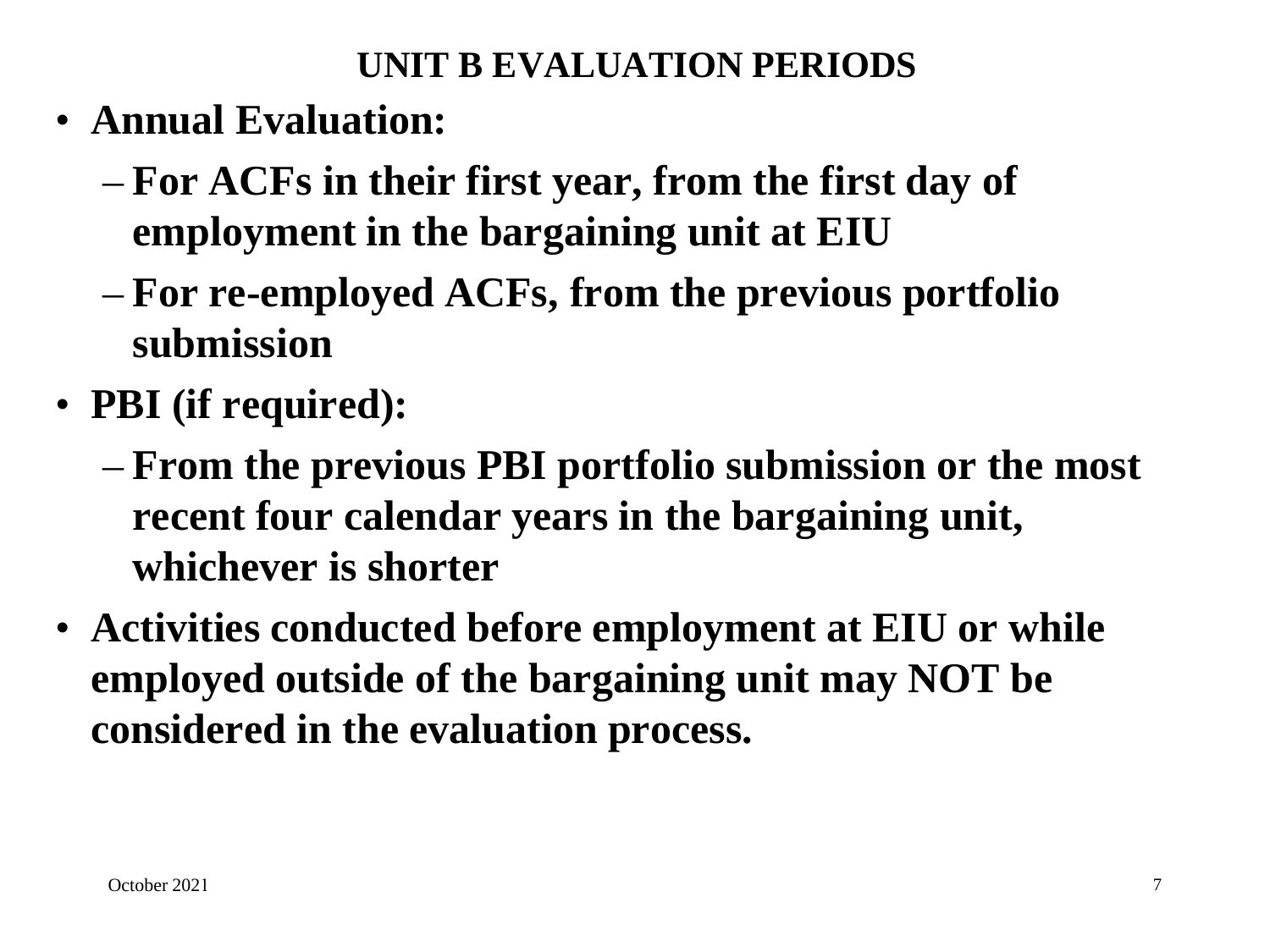#### **UNIT A EVALUATION PERIODS Promotion and Retention**

- **The evaluation period that your portfolio should document begins with:**
	- **your first day of employment within the bargaining unit at EIU if you are applying for retention in Employment Year 1, retention in Employment Year 2, tenure, or your first promotion;**
	- **your last portfolio submission if you are applying for retention in Employment Years 3, 4 or 5.**
- **The evaluation period ends with the date on which you submit your portfolio**
- **Activities conducted before employment at EIU or while employed outside of the bargaining unit may NOT be considered in the evaluation process.**

October 2021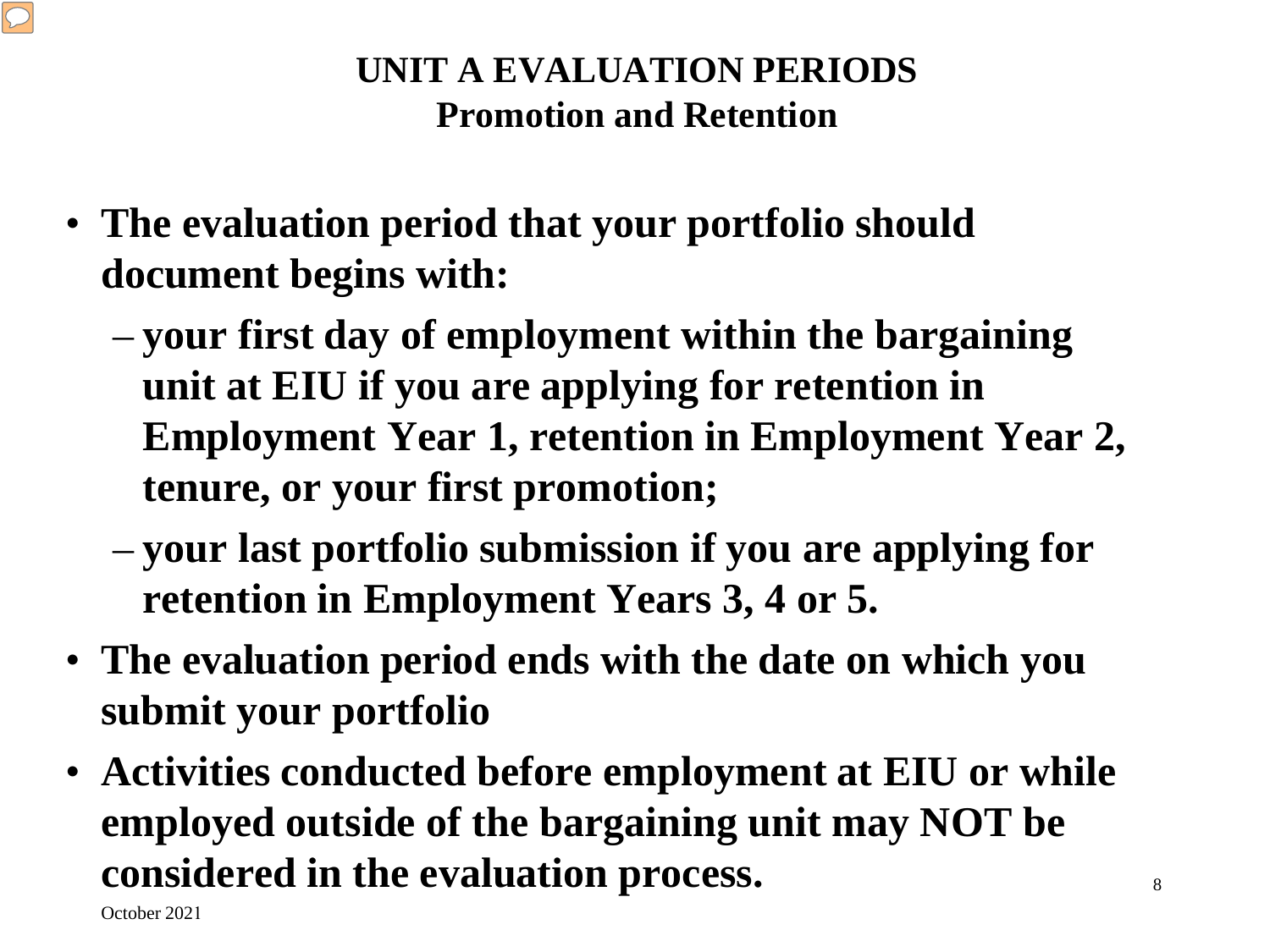## **UNIT A EVALUATION PERIODS: PAIs**

- **For the purposes of PAIs, the evaluation period that your portfolio should document begins with:**
	- **your last portfolio submission for which you were awarded promotion or PAI.**
- **The 2018-22 Agreement includes a new PAI schedule and structure; all faculty who have achieved the rank of Full Professor should familiarize themselves with the new PAI schedule and structure**
	- **both the VPAA's office and the UPI president are available to help interpret this schedule**
- October 2021 9 • **PAI increases are added to base salary and are recurring**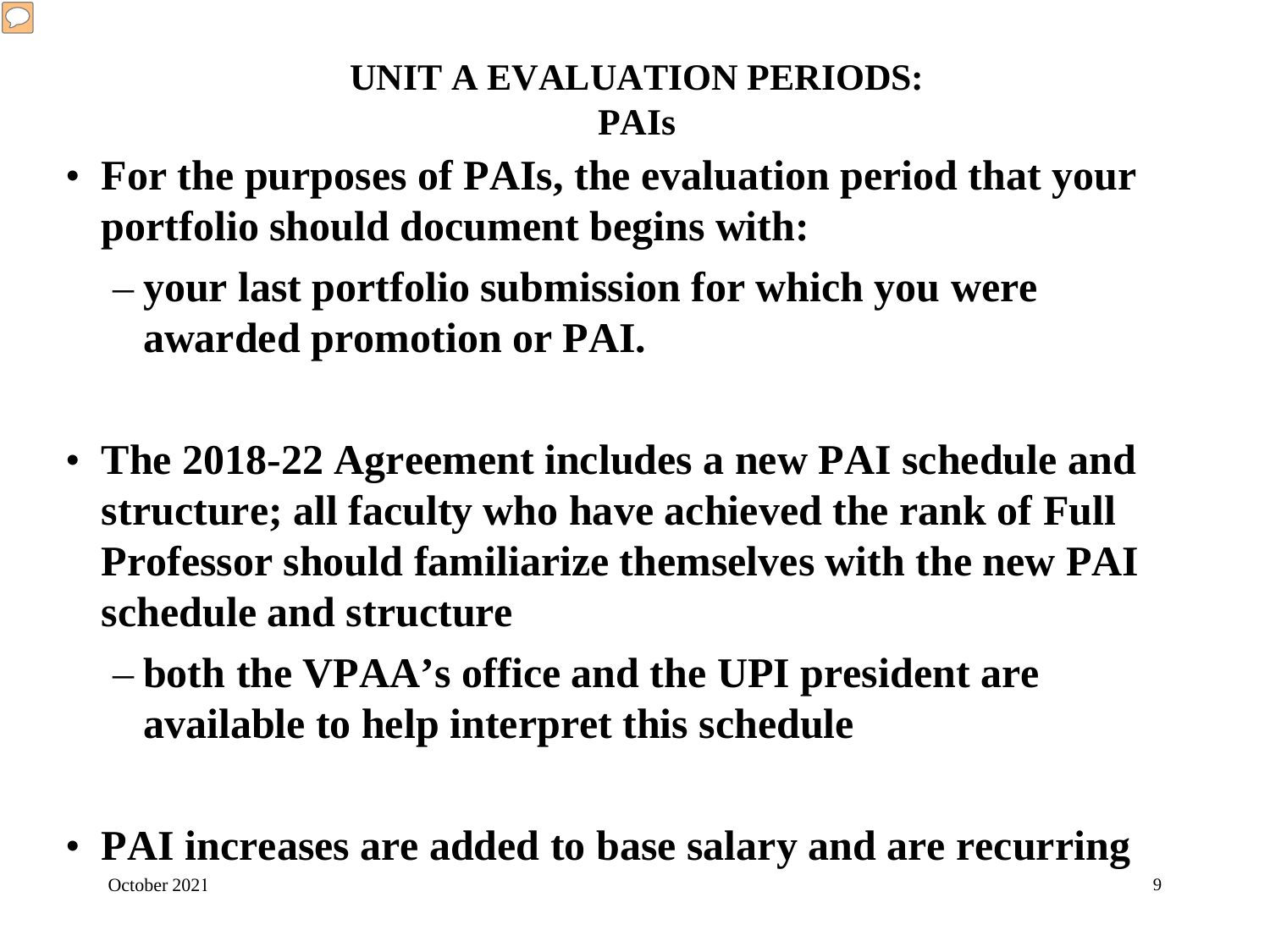

#### **EVALUATION CRITERIA**

| <b>Action</b>                                                | Teaching/<br><b>Performance of</b><br><b>Primary Duties</b> | Research/<br><b>Creative Activity</b><br>and Service                 |
|--------------------------------------------------------------|-------------------------------------------------------------|----------------------------------------------------------------------|
| <b>Retention Year 1</b>                                      | <b>Satisfactory</b>                                         | Both<br><b>Satisfactory</b><br>(alternatively<br><b>Appropriate)</b> |
| <b>Retention Year 2</b>                                      | <b>Satisfactory</b>                                         | Both<br><b>Satisfactory</b>                                          |
| <b>Retention</b><br>Years 3 & 4                              | Highly<br><b>Effective</b>                                  | <b>One Satisfactory</b><br><b>One Significant</b>                    |
| <b>Retention</b><br><b>Years 5</b><br>& Tenure               | <b>Superior</b>                                             | <b>Both Significant</b>                                              |
| <b>Promotion</b><br><b>Assistant</b><br><b>Professor</b>     | Highly<br><b>Effective</b>                                  | <b>Both</b><br>Satisfactory                                          |
| <b>Promotion</b><br><b>Associate</b><br><b>Professor</b>     | <b>Superior</b>                                             | <b>Both Significant</b>                                              |
| <b>Promotion to</b><br><b>Professor</b>                      | <b>Superior</b>                                             | <b>Both Superior</b>                                                 |
| <b>Professional</b><br><b>Advancement</b><br><b>Increase</b> | <b>Superior</b>                                             | <b>One Significant</b><br><b>One Superior</b>                        |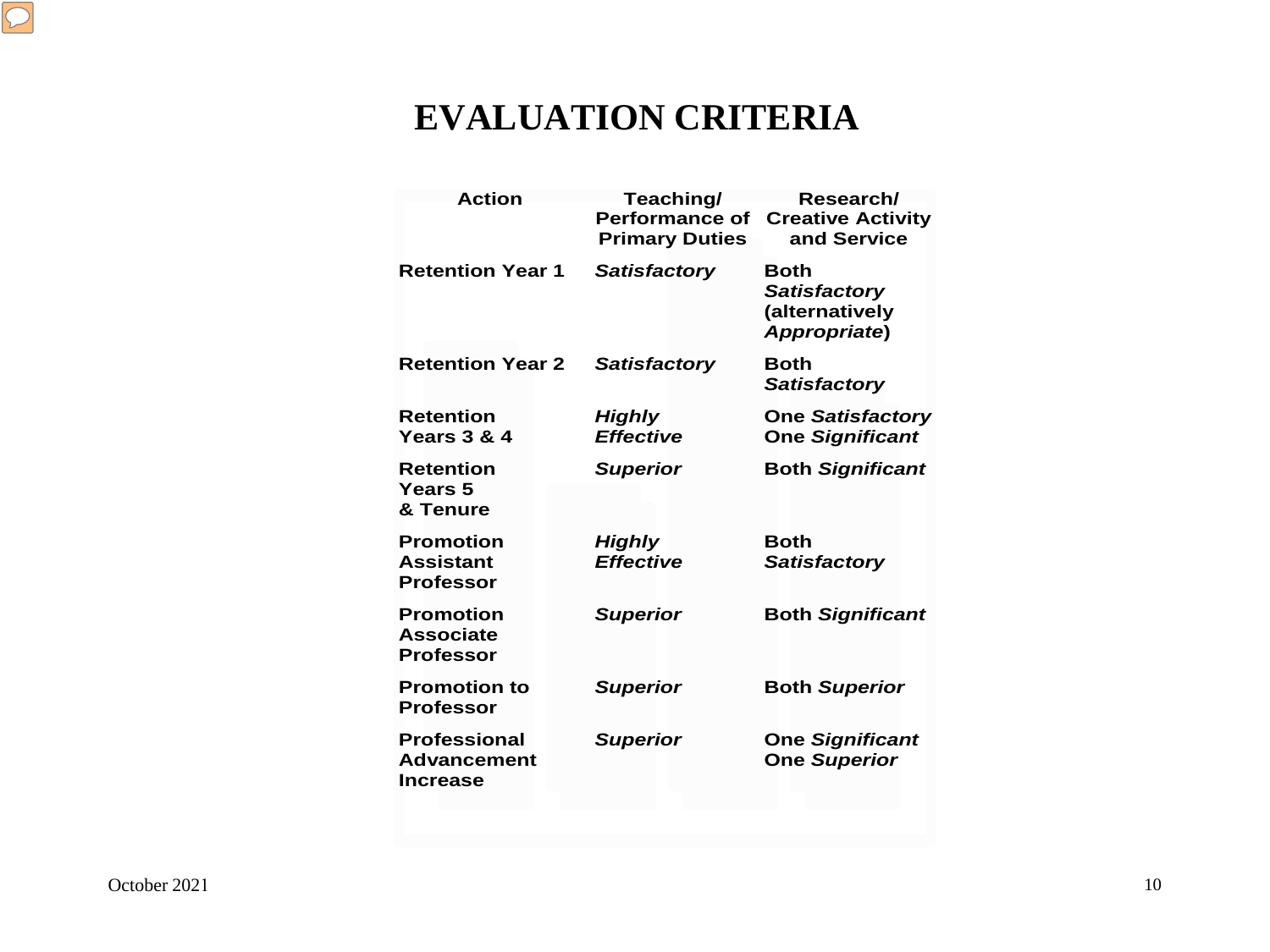#### **PERSONNEL FILE**

- There is only ONE official personnel file for you. It is located in the Office of Academic Affairs.
- Evaluators may refer to personnel file items as part of the evaluation process.
- You have the right to review the contents of your personnel file.
- You have the right to provide a written response to anything in your personnel file.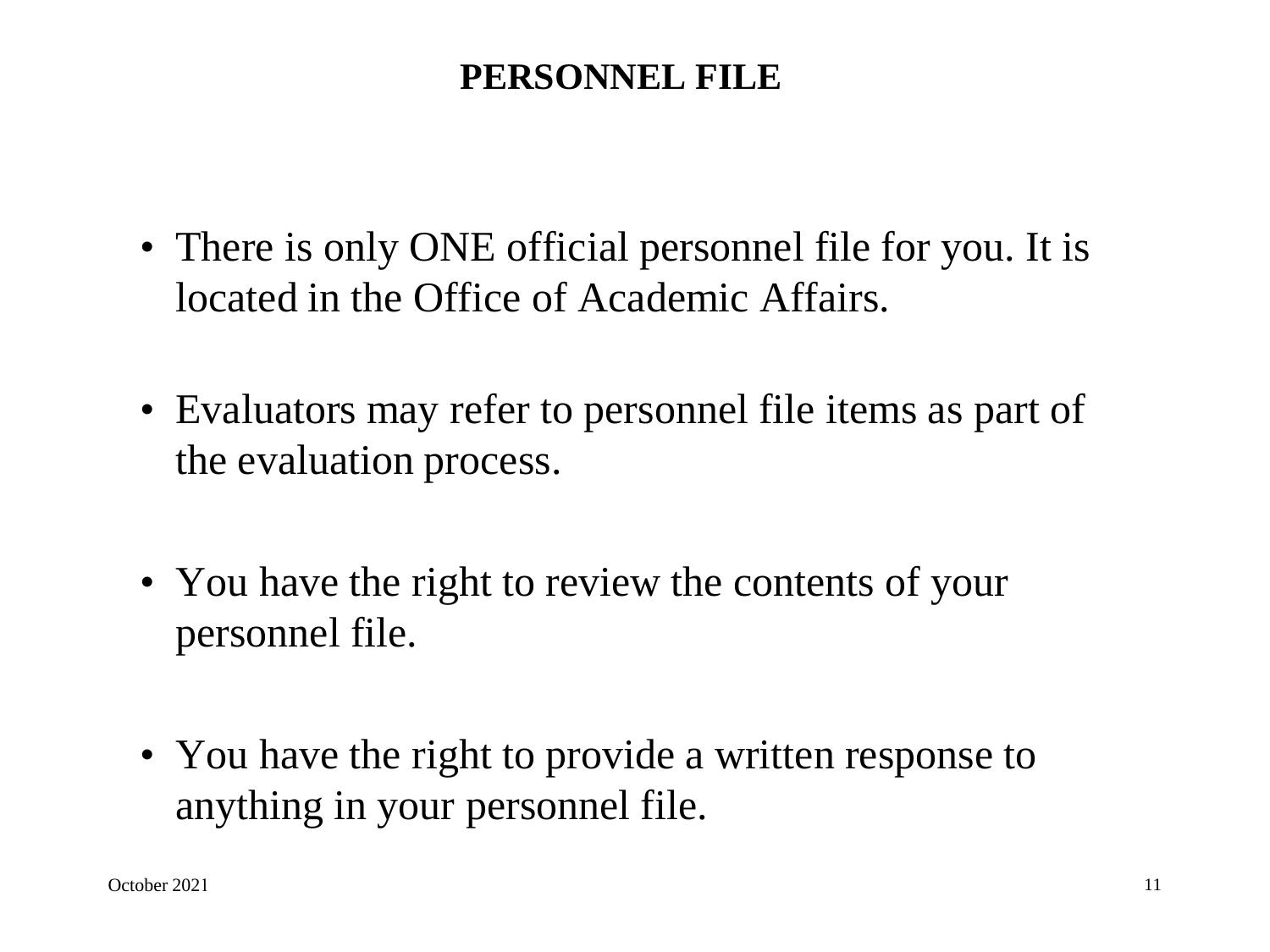#### **PERSONNEL FILE**

- After the beginning of the evaluation process, an evaluator may not add material to your personnel file unless it was not previously available.
- NEW  $A8.9.c(2)$  and  $B8.1.b(6)$ :
- October 2021 12 "The Department Chair may include information about unsolicited student concern concerns raised during the evaluation period, which are related to the employee's performance of duties. Student concerns may be included (with or without the student(s) being named) provided that the employee has been previously notified of the concerns and has been provided a reasonable opportunity to address or remedy the concerns, and the University and Union Grievance Officers have been able to verify that the concerns originated from genuine students. If the Department Chair includes information about student concerns, the Department Chair will inform the faculty member; the faculty member may attach a statement and documentation addressing those concerns."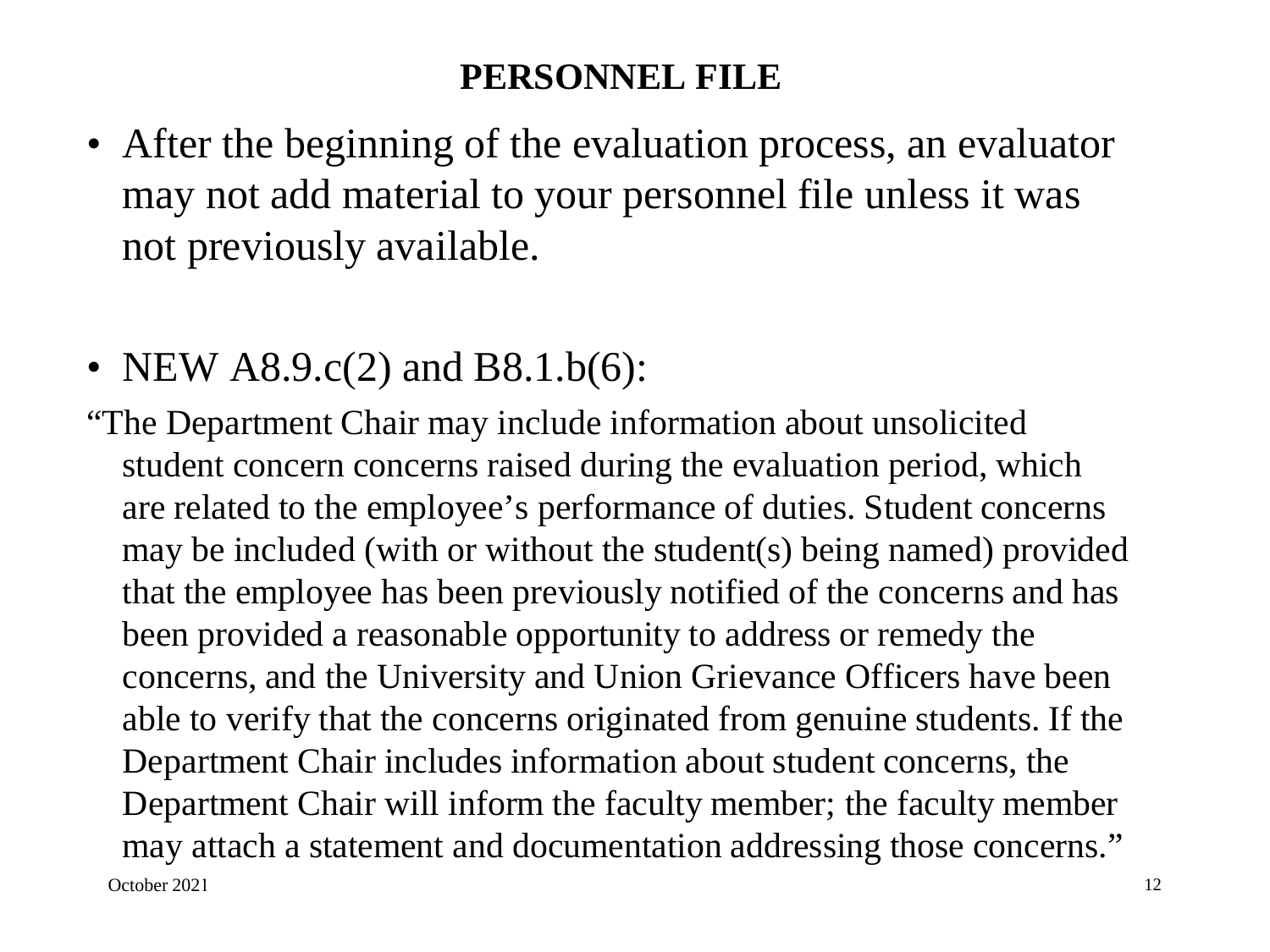#### **UNIT A RECONSIDERATION**

- In some instances, reconsideration may be requested when an evaluator has given a negative recommendation for a personnel action.
- A negative recommendation means that the evaluator has found that you have not met one or more of the criteria for the personnel action requested, and thus the evaluator is not recommending retention, promotion, tenure, or PAI.
- October 2021 13 • Reconsideration may NOT be requested in instances where a positive recommendation has been given but the employee disagrees with the evaluator's determination of the level of evaluation (e.g., significant versus superior).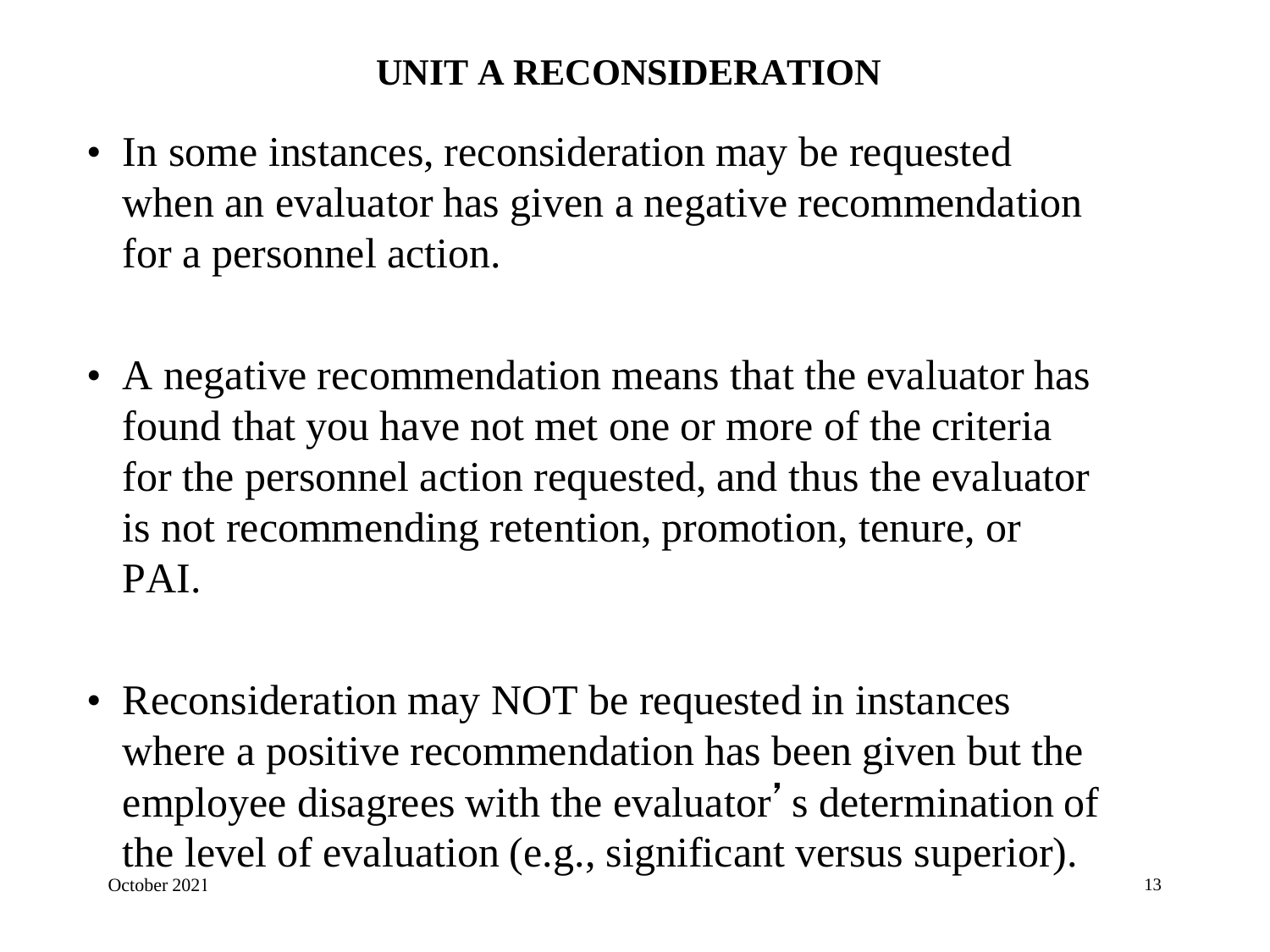#### **UNIT B RECONSIDERATION**

- If an annual performance evaluation is unsatisfactory or satisfactory.
- If the PBI Committee makes a negative recommendation.
- Reconsideration may NOT be requested in instances where a positive recommendation has been given but the employee disagrees with the evaluator's determination (e.g., highly effective v. superior).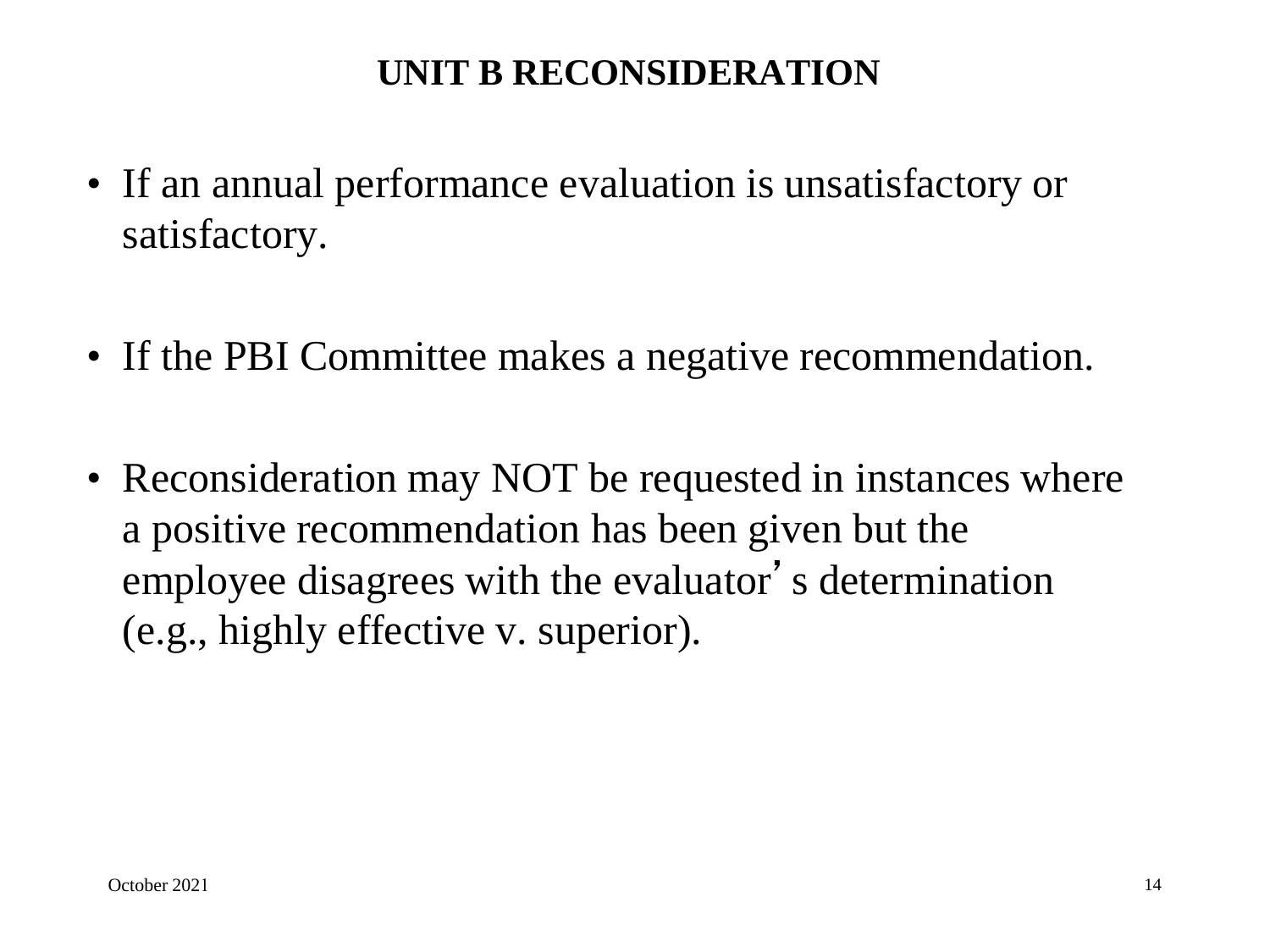#### **HELPFUL HINTS**

- Recognize that some evaluators are not familiar with your discipline and your activities, and prepare your documentation accordingly.
- Document each activity ONCE, completely.
- Include only those activities relevant to the evaluation period.
- Place activities under the proper category (teaching/primary duties, research/creative activity, service).
- Use highlighters to call attention to information.
- Relate activities and documentation to your DAC.
- Use chronological order within portfolio subsections.
- Make your table of contents LAST.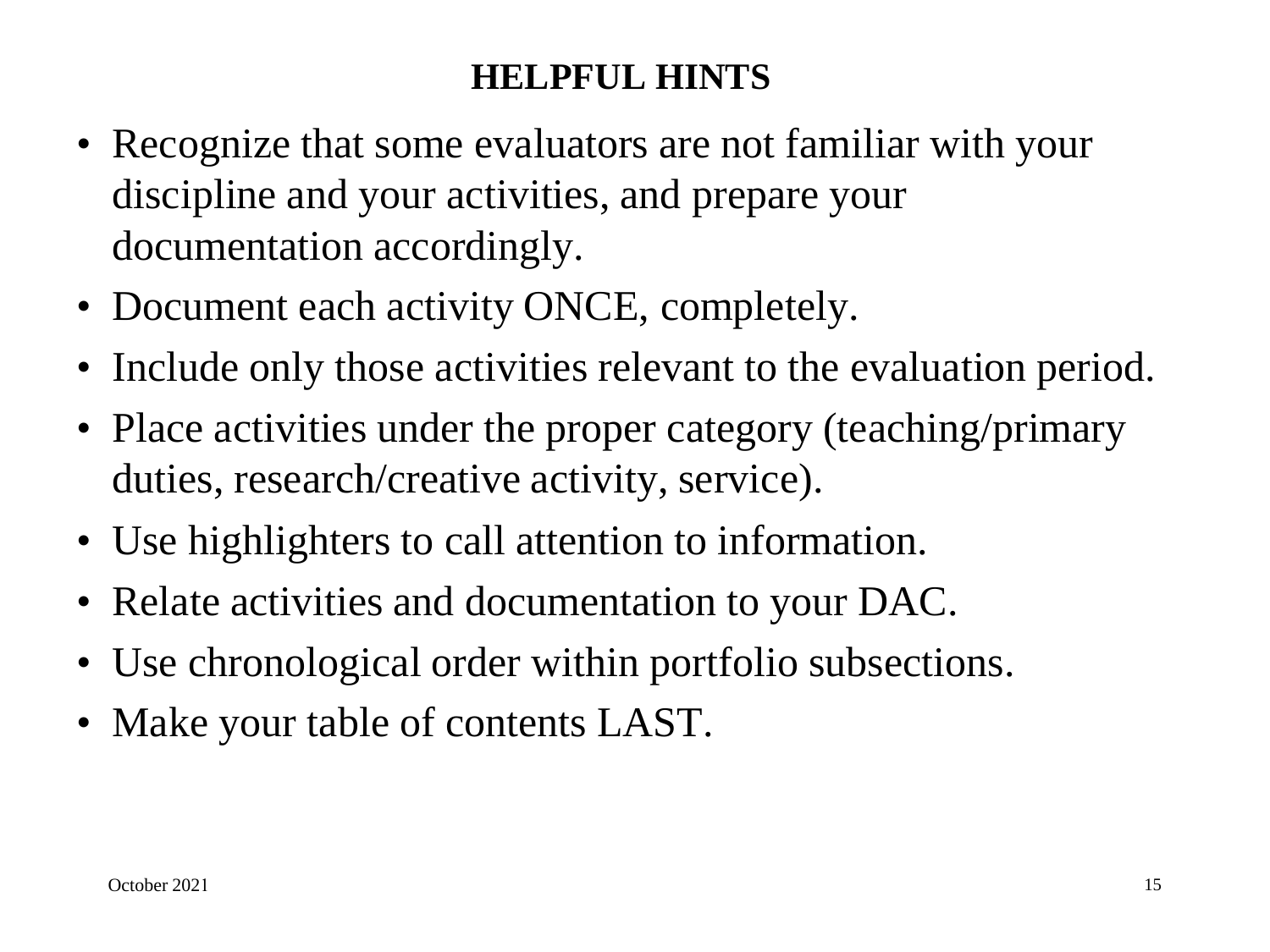#### **TEN TIPS FOR PREPARING YOUR PORTFOLIO**

- In each category (teaching/primary duties, research/creative activity, service), follow the organization of your Departmental Application of Criteria (DAC). Using the same headings and the same language as your DAC makes it easier for the reader to make an evaluation relative to your DAC.
- Organize your materials with different audiences in mind. Remember that your portfolio will be evaluated first by your own department and chair. Then it goes on to the dean and the UPC, who may not be very familiar with you or your DAC. So make it easy for all readers to find and understand your documentation.
- Include supporting documentation for *every* activity you have performed, but in most cases limit yourself to *one* piece of documentation for each activity. Stating that you did an activity is *not* supporting documentation. For example, stating that you gave a presentation is not evidence; document this activity with an acknowledgment letter or a printed program. (You may need more than one piece of documentation if your reader will not be familiar with the quality of a research or creative activity or with the time commitment of a service activity. For instance, if you want to make sure that evaluators outside your discipline recognize the quality of the journal in which you published, you may want to include documentation showing that the journal is indexed or has a low acceptance rate.)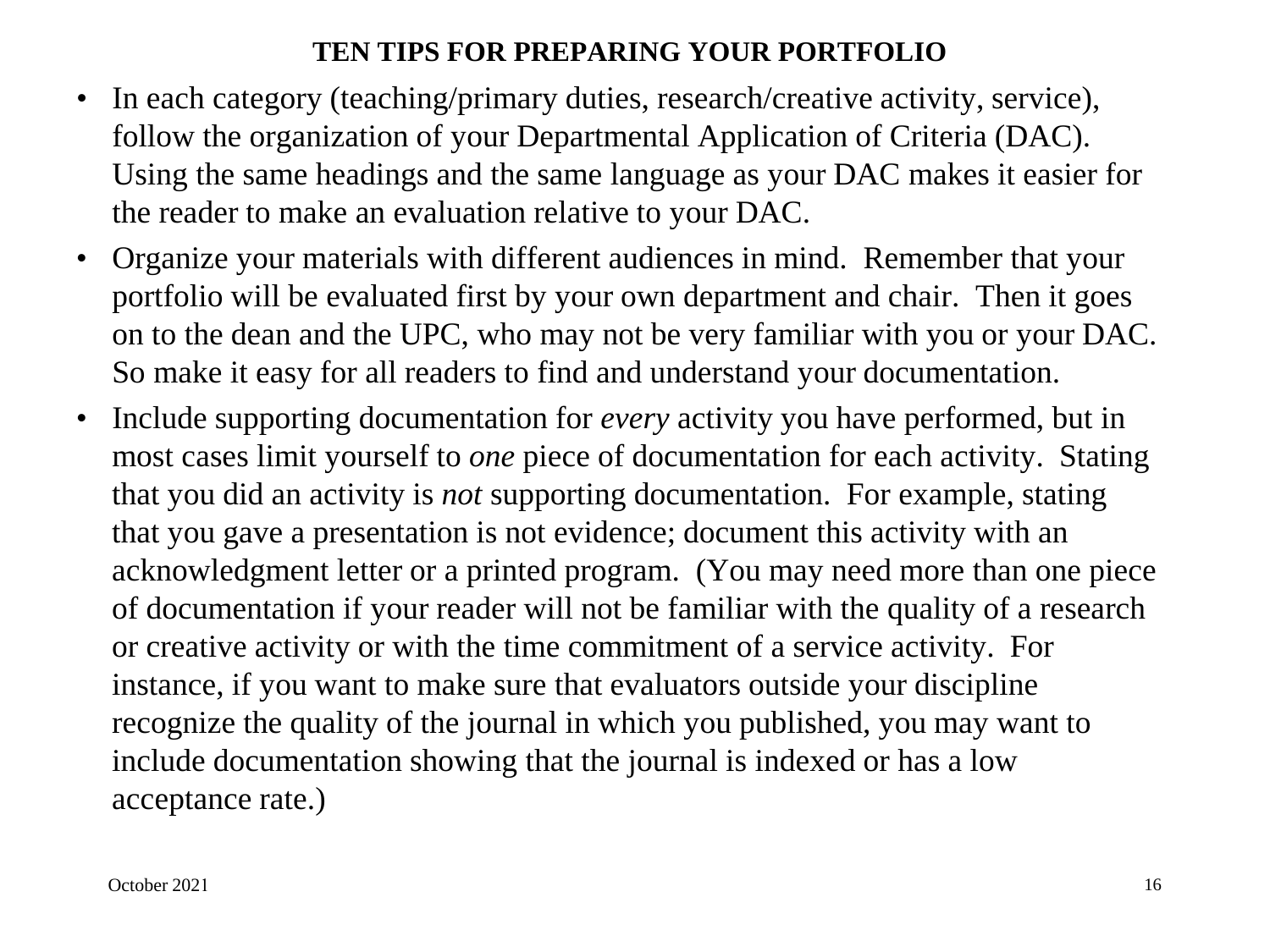#### **TEN TIPS FOR PREPARING YOUR PORTFOLIO**

- Be thorough with your documentation, but do not pad your portfolio with announcements, minutes, handouts from other people's talks, materials from outside the evaluation period, unnecessary documentation and non-documentation.
- Avoid double-counting your activities. In rare instances, one activity may legitimately fall into two different categories. If you choose to list an activity in multiple categories, be sure to explain to the readers how your DAC justifies this cross-listing.
- Be mindful of the personnel actions calendar. Specifically, know exactly when your portfolio is due, and then give yourself enough time plus extra to assemble and organize the documents.
- Be proactive about your peer and chair reviews of your classroom performance. Do *not* assume that your colleagues will automatically know that you need to be observed. Seek them out and ask them to observe your teaching at a mutually agreed-upon time. Your DAC should specify your responsibilities for arranging classroom visitations.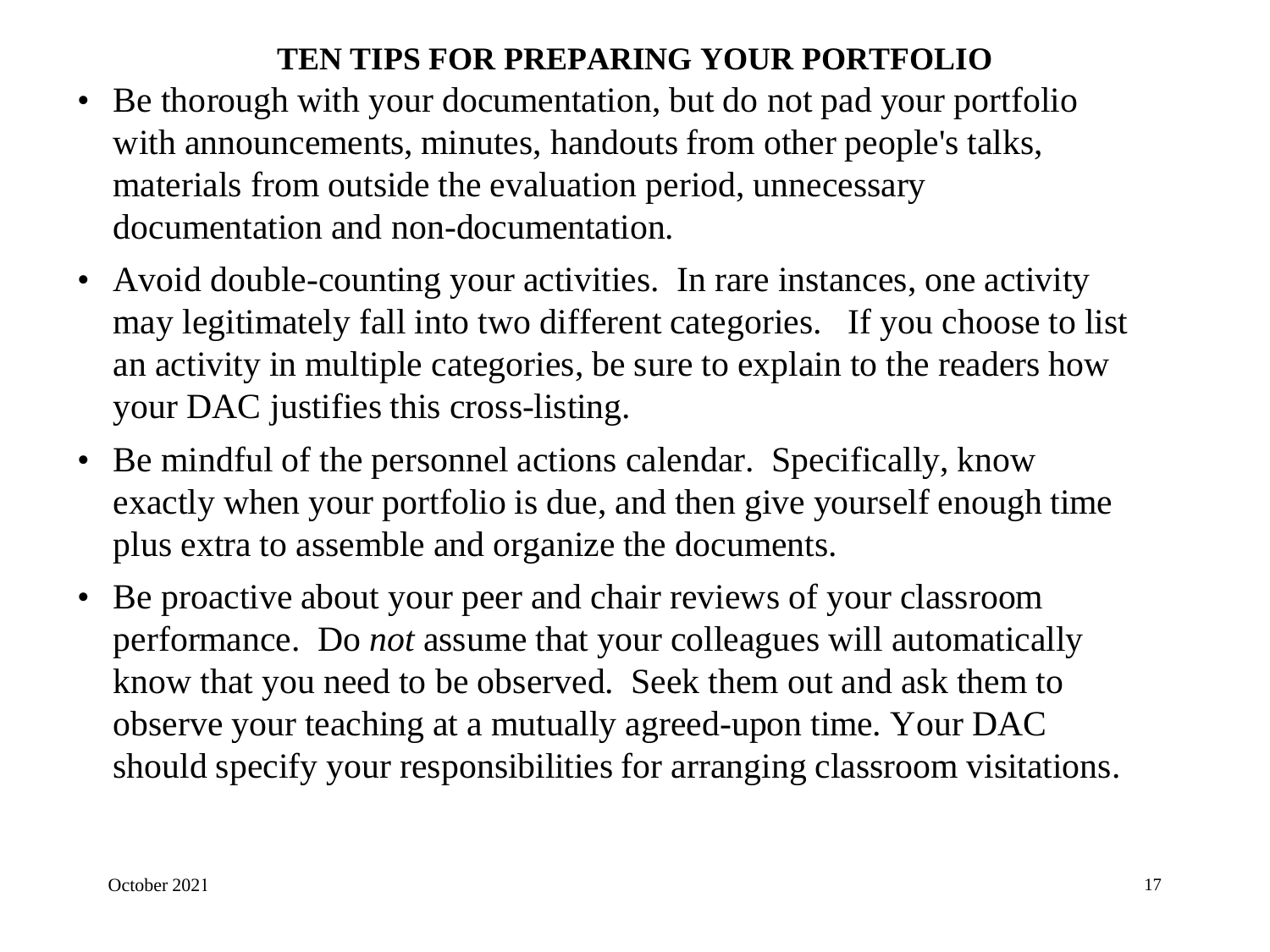#### **TEN TIPS FOR PREPARING YOUR PORTFOLIO**

- Before submitting your portfolio, show it to a mentor or senior department member (someone you trust and who is not on your DPC or the UPC) for feedback. Allow enough time for the person to look at the portfolio and for you to make revisions if you choose.
- Be neat. Make the divisions between sections of your portfolio very clear and distinct. Have a neatly typed outline or narrative on your teaching and performance of primary duties. Follow this with all the documentation that supports the claims made in the outline or narrative. Do the same for research/creative activity and for service. While neatness obviously is not an explicit evaluation criterion, the evaluators are human. Neatness and sloppiness might be subconscious "tiebreakers" if you happen to be "on the edge" in their minds.
- Ask a senior colleague to show you his or her successful portfolio to use as a model.